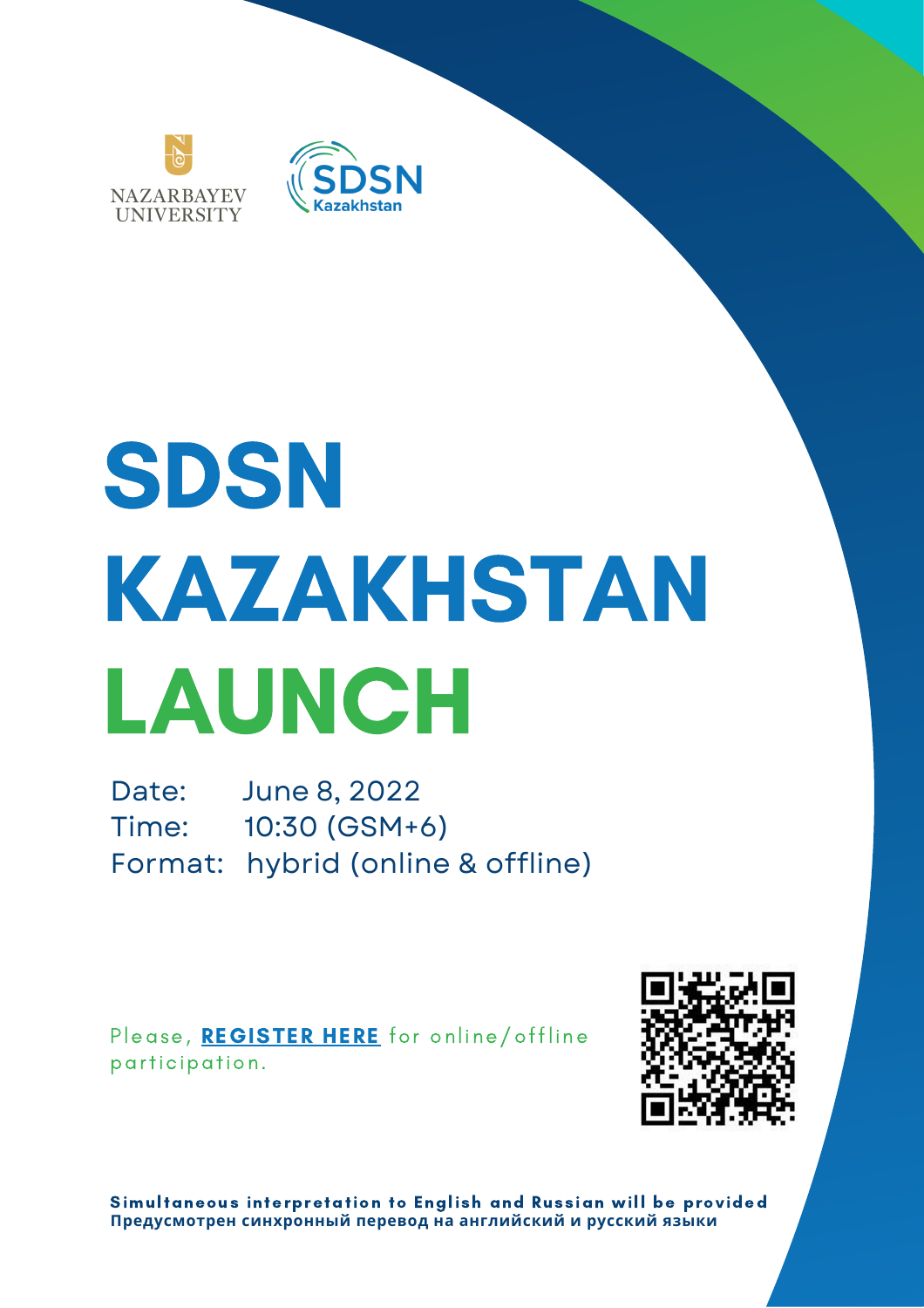10:30 – 11:00 **Registration** 

11:00 – 11:10 **Welcoming remarks by Shigeo Katsu,** President of Nazarbayev University, SDSN Kazakhstan Chair

11:10 – 11:15 **Welcoming remarks by Ilesanmi Adesida,** Provost of Nazarbayev University

**Welcoming remarks by Weng Tat Hui,** Dean of Graduate School of Public Policy, **Nazarbayev University** 11:15 – 11:20

11:20 – 11:35 **Keynote speech by Jeff rey Sachs,** President of SDSN, USA

11:35 – 11:50 **Keynote speech by Wing Thye Woo,** Vice-President for SDSN Asia and Head of Kuala Lumpur Office, Malaysia

11:50 – 12:05 **Keynote speech by Ruslan Sul tanov,** Chairman of the Management Board of Economic Research Institute, Kazakhstan

12:05 – 13:00 Lunch break

13:00 – 14:30 **Panel Session with SDSN Kazakhstan Members** on

- **Education and Partnerships**
- Land, Water, and Communities
- Energy and Climate

**Panel Chai r : Brendan Duprey,** Director of Sustainable Kazakhstan Research Institute, Narxoz University

**Zhanna Suimenbayeva, Chief specialist of Department of Science** and Commercialization, Almaty University of Power Engineering and Telecommunications named Gumarbek Daukeyev

**Mansiya Esenamanova, Head of Department of Ecology, Atyrau** State University named after Kh. Dosmukhamedov

**Asem Kaukenova, Chief Specialist of Scientific Department, Suleyman Demirel University** 

**Madina Tauyekelova, Specialist/Project Coordinator,** Association for the Conservation of Biodiversity of Kazakhstan